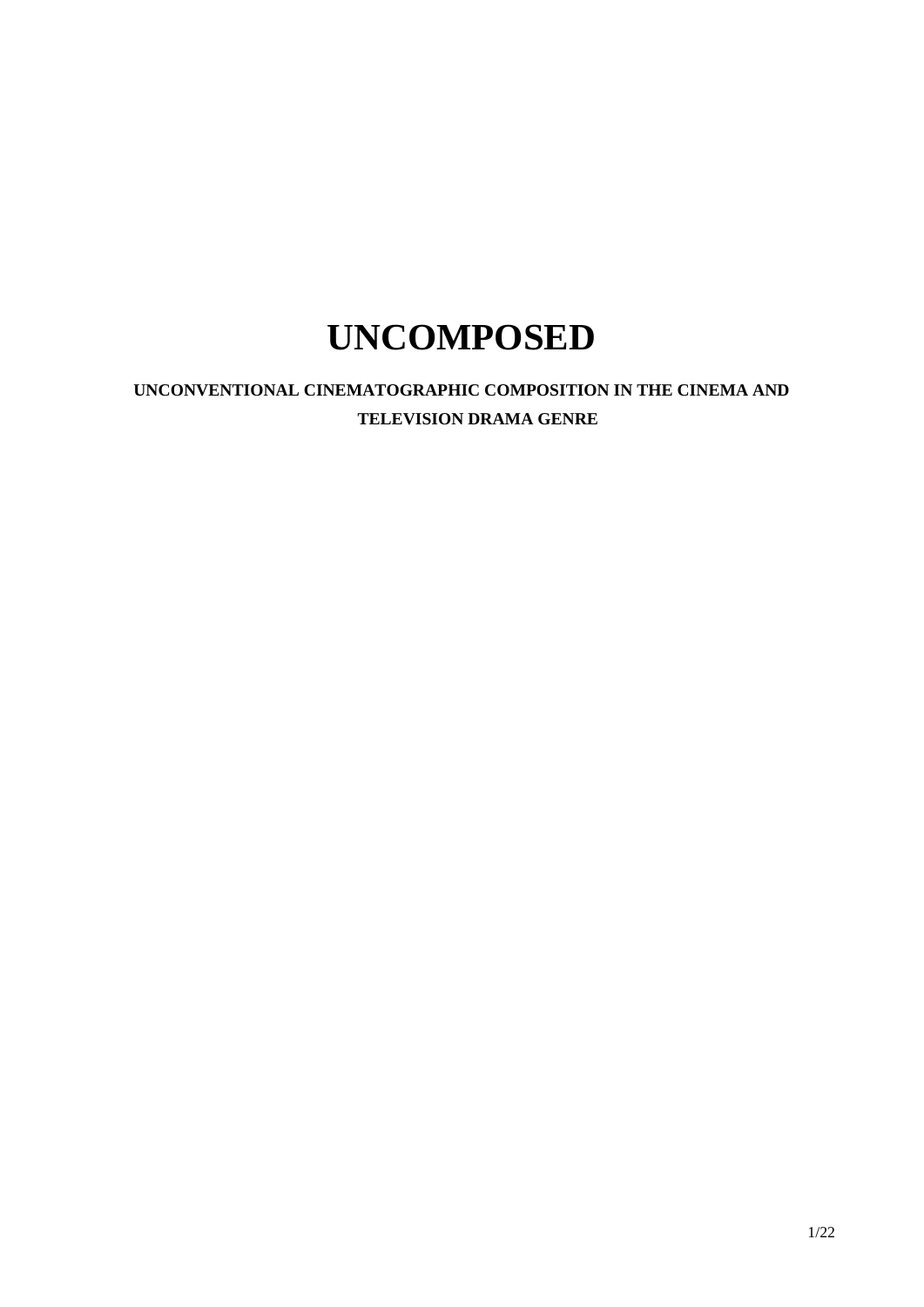# **CONTENTS**

| Abstract                             | 3  |
|--------------------------------------|----|
| List of Figures                      | 4  |
| Section One: Introduction            | 5. |
| Section Two: The Rule Breakers       | 8  |
| Section Three: Hooper and Hammershøi | 15 |
| Section Four: Conclusion             | 19 |
| Bibliography                         | 21 |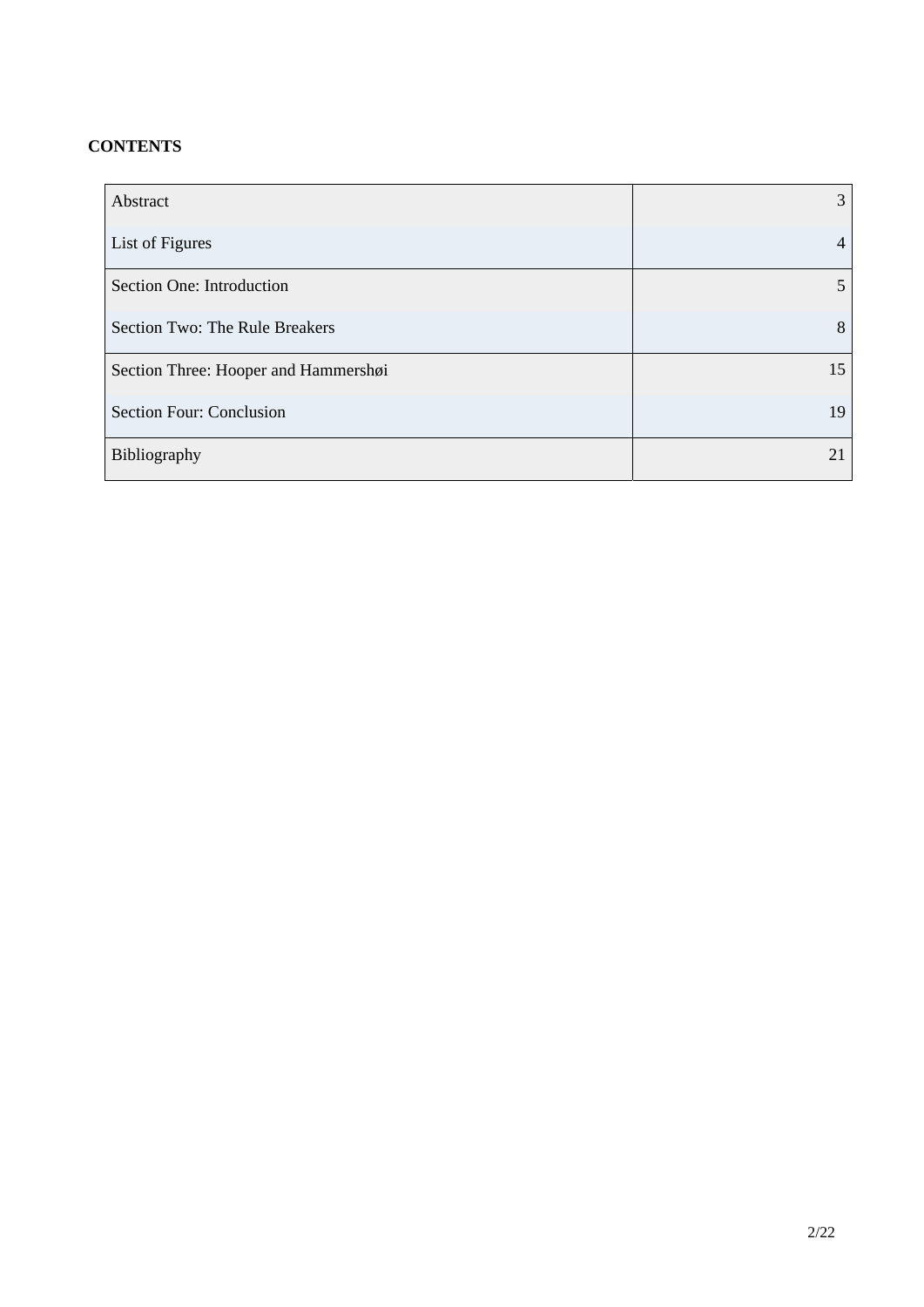# **ABSTRACT**

The rules of composition for cinematography are an entrenched system of mathematical frame division that have remained unquestioned since the advent of the cinema medium. The rules have become convention to a point that, when broken, the result appears radical and stark to both critics and viewers. This article explores several of the leading examples of unconventional composition in the contemporary cinema and television drama genre, including, Tom Hooper's *The King's Speech* (2010) and *The Danish Girl* (2015), and, briefly, the television series *Mr. Robot* (Esmail, 2015). The author compares the use of composition in these media to the use of it by the painters Edward Hopper and Vilhelm Hammershøi suggesting that the industrialisation of cinema has restricted the ability of filmmakers to experiment with the form.

**Key Words:** Cinematography, Composition, Framing, Rule of Thirds, Conventional Composition, Unconventional Composition, Cinema, Television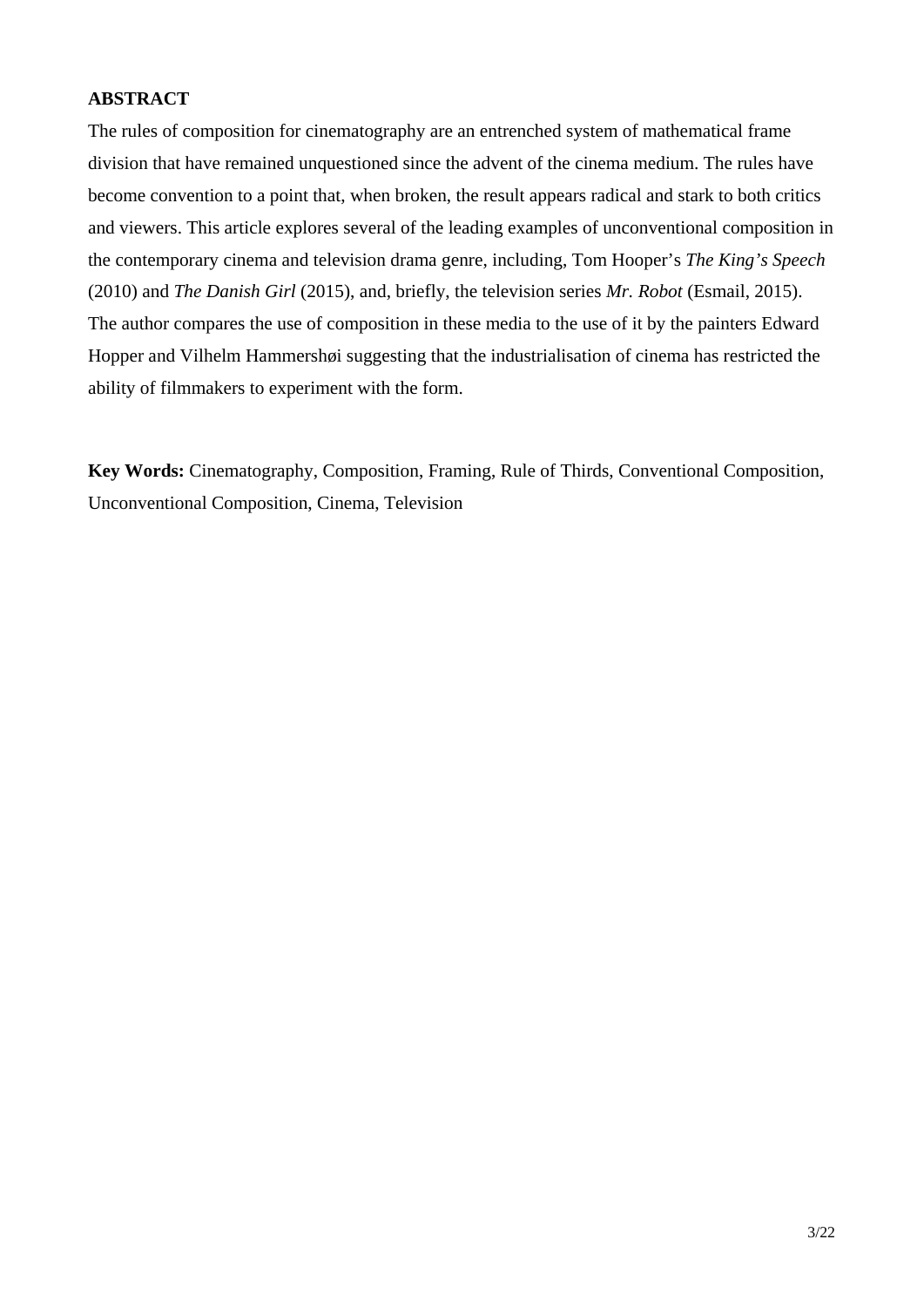### **LIST OF FIGURES**

**Figure 1.** Screen-Grab showing composition obeying the rule of thirds as used in the film *The Danish Girl* (Hooper, 2015).

**Figure 2.** Screen-Grab showing composition obeying the rule of thirds as used in the film *The Danish Girl* (Hooper, 2015) with thirds lines overlaid.

**Figure 3.** Screen-Grab showing the use of unconventional composition in the television drama series *Luther* (2010).

**Figure 4.** Screen-Grab showing the use of unconventional composition in the television drama series *Kiri* (Lyn, 2018).

**Figure 5.** Screen-Grab showing the use of unconventional composition in *The King's Speech*  (Hooper, 2010).

**Figure 6.** Screen-Grab showing the use of unconventional composition in *The King's Speech*  (Hooper, 2010).

**Figure 7.** Edward Hopper's painting *New York Movie* (Hopper, 1939) depicting a young usherette on her own at the edge of the movie theatre.

**Figure 8.** Screen-Grab showing the use of conventional composition in the conclusive frame from *The King's Speech* (Hooper, 2010).

**Figure 9.** Screen-Grab showing the use of unconventional composition in *The Danish Girl* (Hooper, 2015).

**Figure 10.** Screen-Grab showing the use of unconventional composition in *The Danish Girl* (Hooper, 2015).

**Figure 11.** Screen-Grab showing the use of unconventional composition in *The Danish Girl* (Hooper, 2015).

**Figure 12.** Vilhelm Hammershøi, *Interior in Strandgade, Sunlight on the Floor,* depicts an unknown woman (likely the painter's wife, Ida) from behind. (Hammershøi, 1901).

**Figure 13.** Screen-Grab showing the use of unconventional composition in *Mr. Robot* (Esmail, 2015).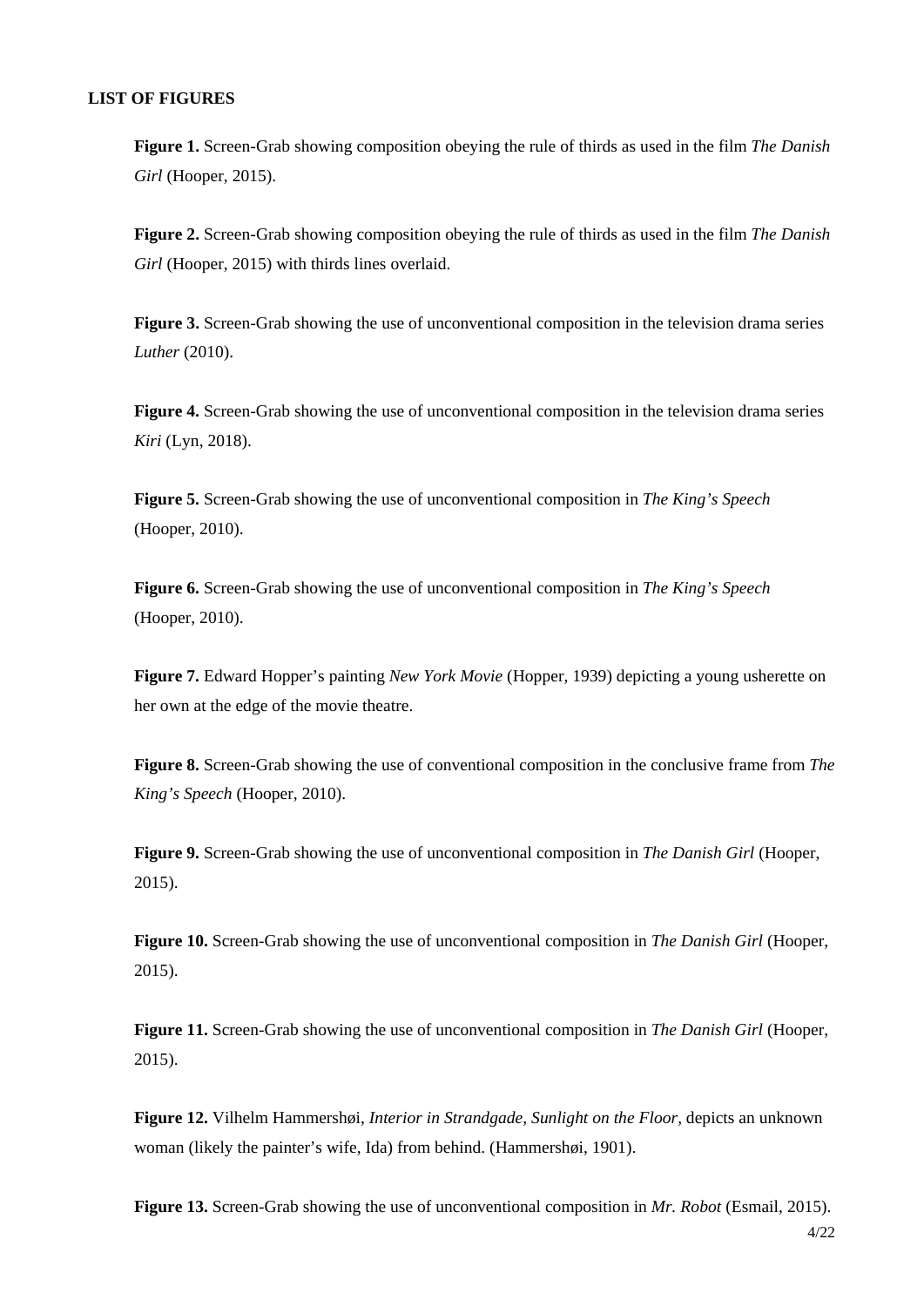#### **SECTION ONE: INTRODUCTION**

How to compose a frame in filmmaking was one of the first lessons I was taught during my undergraduate study. Indeed, many of the widely used filmmaking textbooks in university courses such as the seminal text Cinematography: Theory and Practice (Brown, 2012) outline the rules of composition in their first chapter;

Selecting the frame is the fundamental act of filmmaking; as film-makers we must direct the audience's attention: "look here, now look at this, now over here..." Choosing the frame is a matter of conveying the story, but it is also a question of composition, rhythm, and perspective*.*  (Brown, 2012, p. 4)

As Brown has pointed out, and as I will argue in this article, composition is a matter of conveying the story. However, despite Brown's assertion, the vast majority of cinema and television narratives do not make use of composition for this objective. Composition is stepped in a long history of rules and convention, which, when broken attract the ire of many who understand it in terms of binary opposites, that is, a 'right way' and a 'wrong way'. Amongst the most common facets of composition, such as lead room, vanishing point and leading lines, is the 'rule of thirds' first established by John Thomas Smith in his 1797 book *Remarks on Rural Scenery*.

Analogous to this "Rule of Thirds", (if I may be allowed so to call it) I have presumed to think, in connecting or in breaking the various lines of a picture, it would likewise be a good rule to do it, in general, by a similar scheme of proportion; for example, in a design of landscape, to determine the sky at about two-third; or else at about one-third, so that the material objects might occupy the other two… [I] shall conclude this general proportion of two and one to be the most pictoresque medium in all cases [sic]… (Smith, 1797, p. 16)

Smith's work as a painter and engraver are not well known today, and indeed the rule he first wrote about has all but disappeared from fine-art painting. This rule survives, however, in photography and cinematography. Possibly due to the process of filmmaking becoming an industrialised art form during the Golden Age of Hollywood (or the Studio System) — a period stretching from the introduction of sound in filmmaking to the years following World War Two roughly encapsulating 1927 through to 1949 — the rules of cinematography, especially those rules that deal with composition, became entrenched:

Since the birth of the motion camera in the 1880s, a great deal has been established on what is considered right and wrong camera work in the business. Principles and guidelines were formulated through time since movies became the most popular visual art at the end of the 1800s. (Bordwell quoted in Håkansson, 2013, p.1)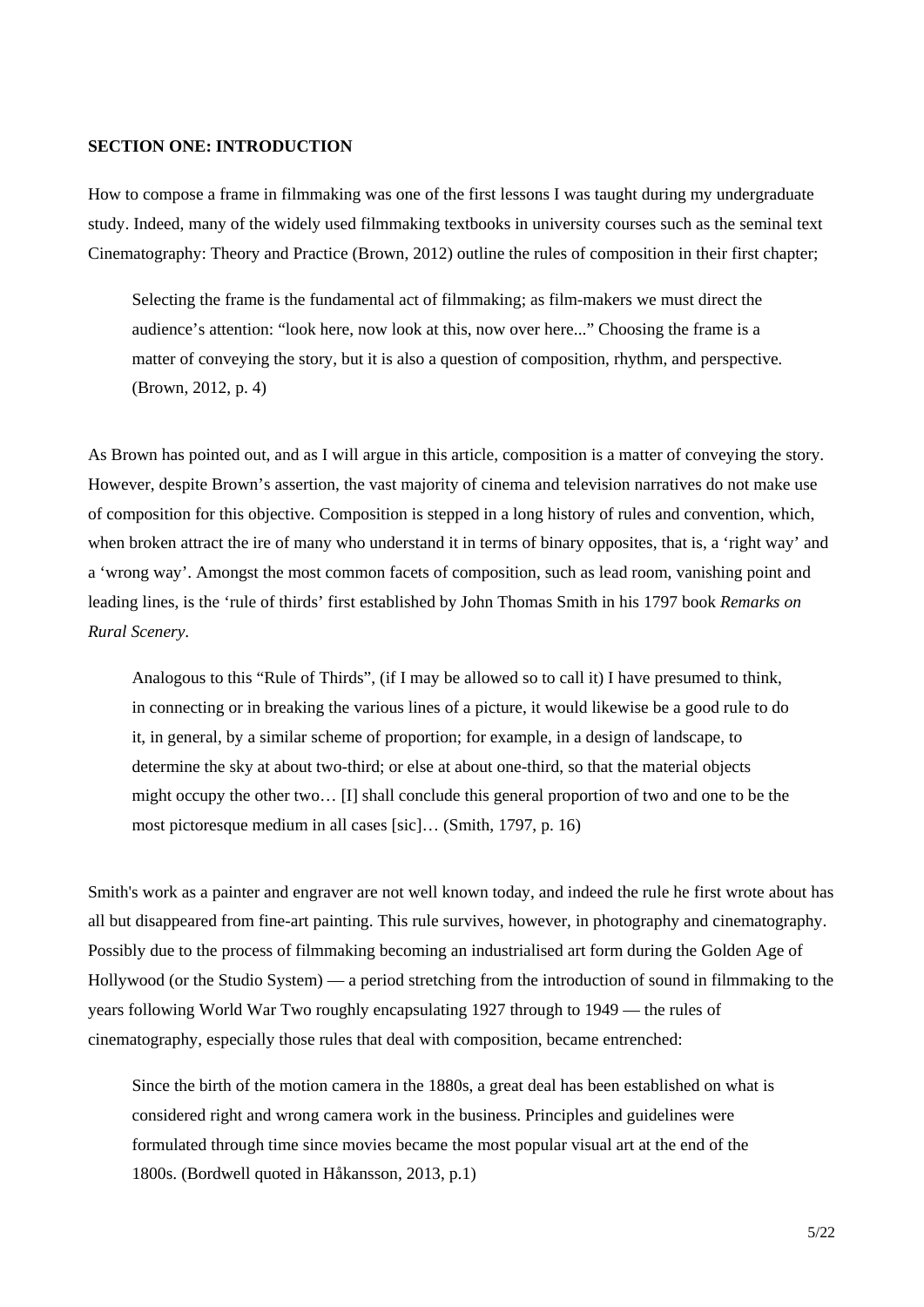Figures 1 and 2 show an example of a conventional cinema frame obeying the rule of thirds. A composition such as this, and others in cinema and television that obey this rule, are so common and conventional that it is a rare and striking thing to discover a frame that disobeys it.



**Figure 1.** This screen-grab from *The Danish Girl* (Hooper, 2015) shows a balanced frame following the rule of thirds. As is explored later in this article this is a rare example from director Tom Hooper's oeuvre.

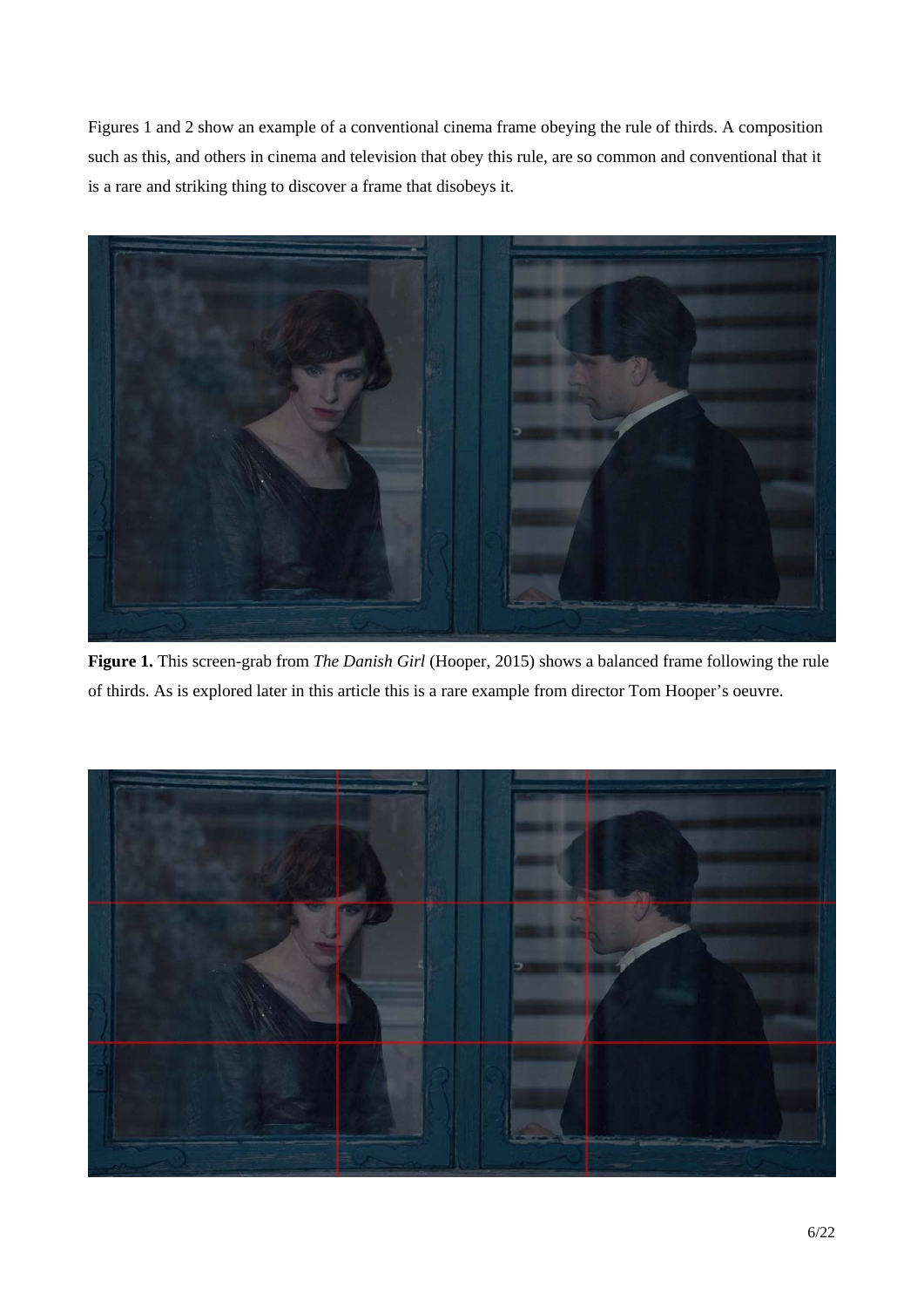**Figure 2.** The exact same screen-grab as seen in figure 1 shows this composition overlaid with thirds lines dividing the frame into nine equal parts and showing points of interest at the intersecting lines such as the eyes of the characters.

The exceptions to this rule appear only in lower-budget cinema, usually in support of unconventional narratives and what has become known as prestige television - high budgeted dramatic television more closely related to cinema than traditional television drama. Various television networks in Britain have produced a number of dramas over the last eight years that display unconventional compositions. Dramas such as *Luther* (2010), *Broadchurch* (2013), and more recently *Kiri* (Lyn, 2018), are among the more notable of these. Despite claims of originality in composition (Marcks, 2016), *Mr. Robot* (2015) is possibly the only American television drama thus far to display similarly unconventional compositions. There are many examples in the history of world cinema of such unconventional compositions, however the most notable of these in recent years is work by British director Tom Hooper such as *The King's Speech* (Hooper, 2010) and, *The Danish Girl* (Hooper, 2015). Through an analysis of composition in these aforementioned cinema and television narratives this article will show that the directors' and cinematographers' choices were driven by a desire to use compositional form to reflect the content of the narratives, specifically, the inner-dialogue of otherwise reticent characters. This analysis will also link the frames of these dramas to the fine-art painters Edward Hopper and Vilhelm Hammershøi who have either influenced the cinematography in these films directly or displayed an indirect link to their use of compositional form.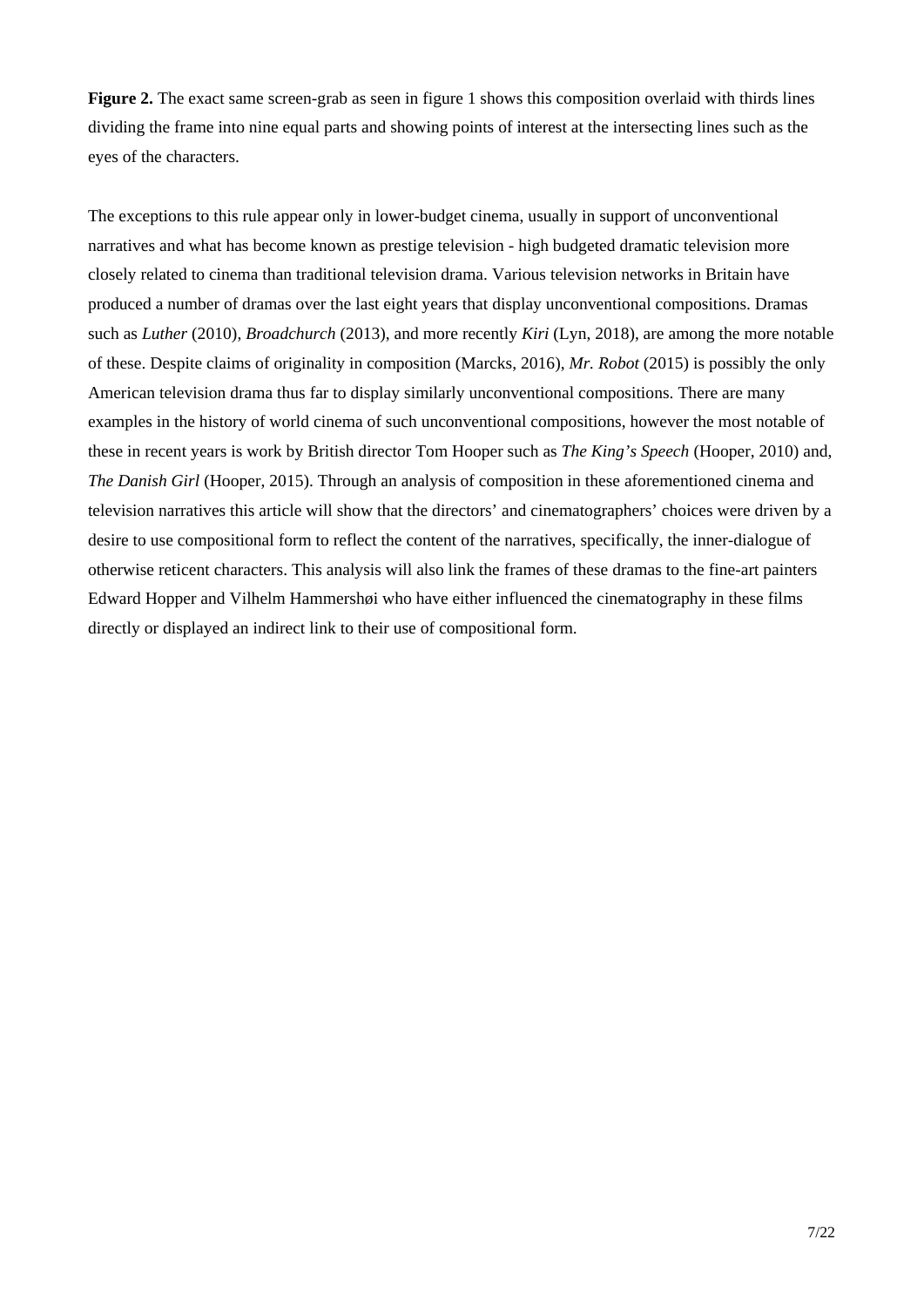## **SECTION TWO: THE RULE BREAKERS**

As is the case for photography or fine-art painting, the viewer of cinema or television is guided to that view point via the eyes of the director and cinematographer, the authors of the image.

At each particular moment of any given scene, the position of the camera is a point in time and space from where the Invisible Imaginary Ubiquitous Winged Witness, the observer of the action, implies a specific point of view. It is from this spot where the audience views the story, from where the Witness prompts the audience to feel sympathy for one character over another. (Nicholson, 2010)

Steven Katz (1991, p. 267) identifies the first person subjective, the third person restricted and the omniscient point of view as the three main narrative points of view in cinema. The first person subjective point of view occurs when the viewer sees the story through the eyes of a character as in a point-of-view shot, where the camera's lens is the character's eyes. However, narrative films are mostly a combination of third person restricted and omniscient points of view. According to Katz's paradigm, the difference between these two points of view is that the omniscient point of view offers the audience access to the thoughts of characters through flashbacks, voiceover narration and similar devices, whereas restricted third person is just that, restricted to the narrative's time and place. Within this third person restricted point of view there are many choices the director can make as to how to present the character. This decision as to how to present the character within a composition is relatable to the dichotomy of form and content where the content informs the form, or in this case, the character, or the character's internal dialogue and emotion, informs the frame. As stated in the introduction, for the majority of cinema and television drama, composition is conventional and formulaic and is therefore not necessarily reflective of character emotion but rather of the conventional rules for 'good composition', such as the rule of thirds, leading lines, and vanishing point. Thus, few contemporary filmmakers working in the drama genre are using composition as a tool of storytelling, communication or artistic form creation. Composition is not synonymous with everything a camera does, such as the movement of a smooth dolly as opposed to a frenetic handheld movement. Composition refers to the placement of objects and subjects within the frame with a specific focus on the rules of composition as outlined in the introduction rather than the use of wide or telephoto lenses, or moving versus static frames.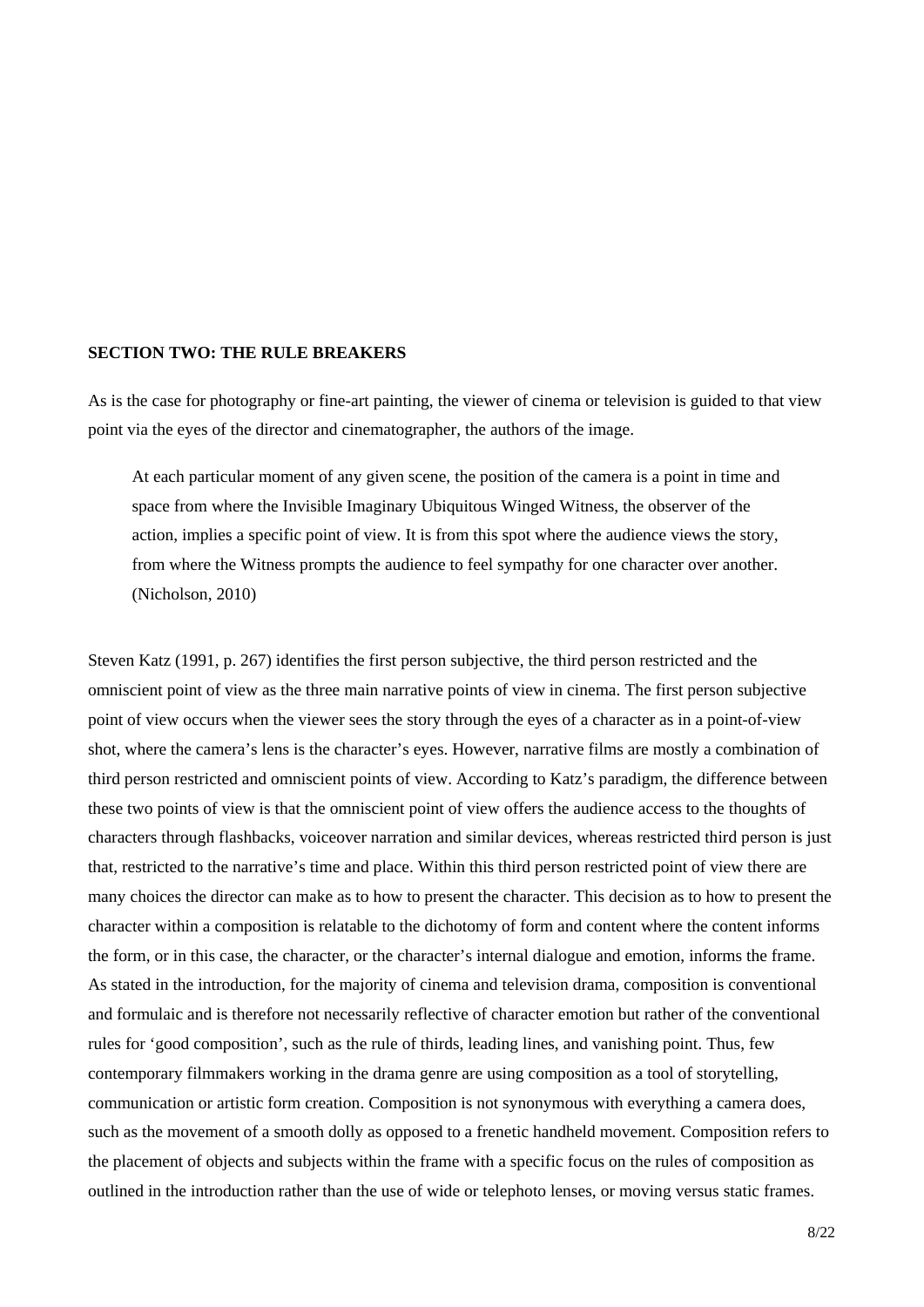*Luther* (2010), *Broadchurch* (2013) and *Kiri* (Lyn, 2018) are three of the most notable British television dramas to use unconventional compositions (Figures 3 and 4). However, there is almost no academic or critical literature on these programs' cinematography and composition. These three dramas are certainly screen narratives to be included in a study of unconventional composition, yet to this point they have not attracted Interest from scholars or film critics. The American television drama *Mr. Robot* (2015), is written about widely as are the three most recent films of director Tom Hooper, *The King's Speech* (2010), *Les Misérables* (2012), and, *The Danish Girl* (2015).



**Figure 3.** Detective Inspector Luther (Idris Alba) is often unconventionally composed during moments of crisis in the BBC Television drama series *Luther* ("Luther," 2010). In this frame the character's eyes are placed on the lower thirds horizontal rather than the upper thirds horizontal (also known as the eye line). Also, Luther is looking out of frame rather than across it. The empty space to his right, or behind him, is conventionally placed in the direction of the character's gaze; leaving empty space between the character and what they are looking at. This composition is suggestive of the weight of bureaucracy bearing down on him.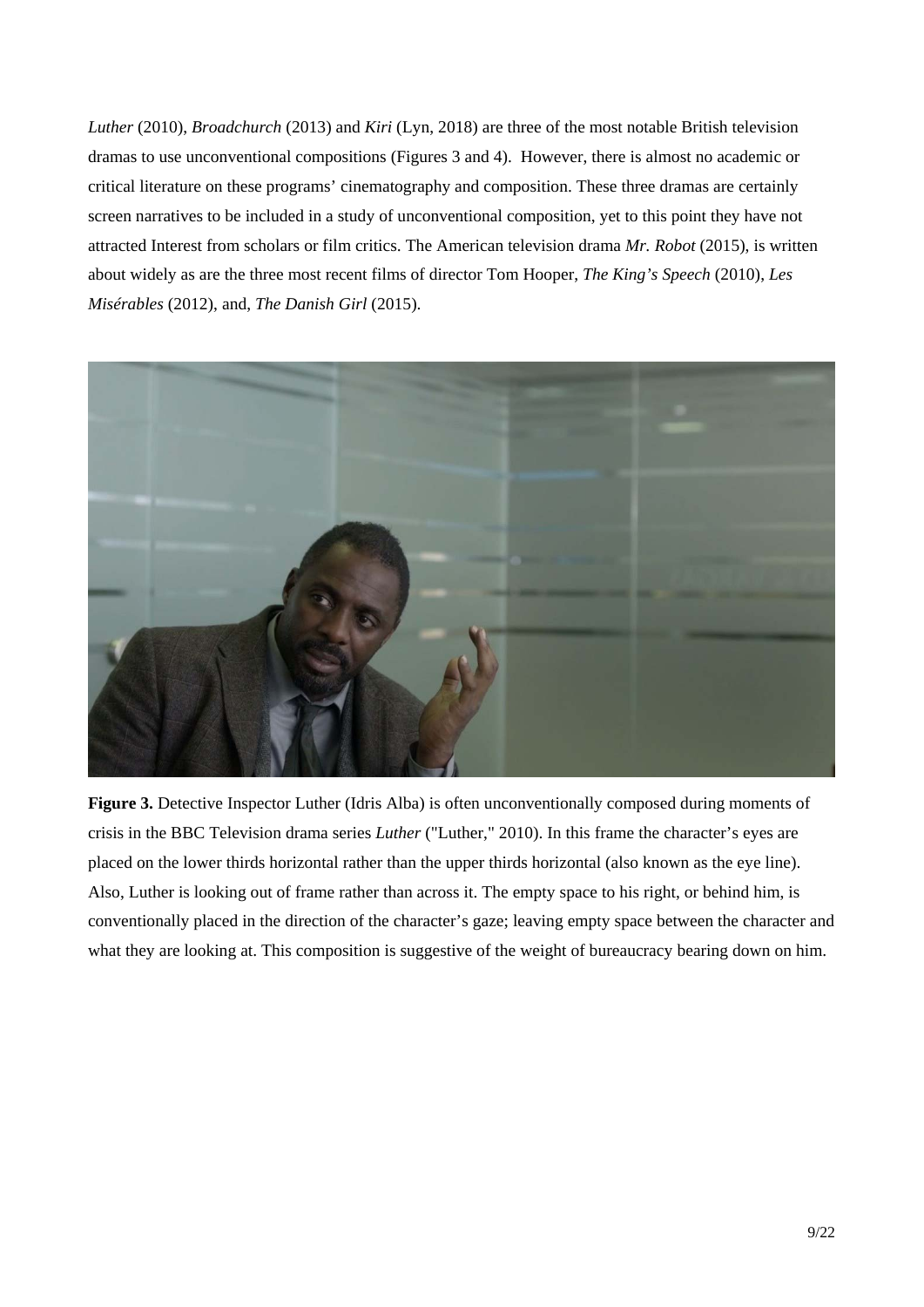

**Figure 4.** Social Worker Miriam (Sarah Lancashire) is also often unconventionally composed during moments of crisis in the Channel 4 drama series *Kiri* (Lyn, 2018). In this frame the character Miriam is centre framed but placed on the lower thirds horizontal and thus diminished in the frame; suggesting a feeling of smallness in this context.

British director Tom Hooper has had a meteoric rise, beginning with his first feature film *Red Dust* (2004). For his third film, the critically acclaimed *The King's Speech* (2010)*,* Hooper won an Academy Award (Oscar) for Best Direction. The film was nominated for twelve Oscars, more than any other film that year, and won four. *The King's Speech* tells the true story of the second son of King George V, Prince Albert, Duke of York, who experienced a crippling stammer which made public speaking difficult. Following his brother's abdication Prince Albert would become King George VI. Prior to his coronation, however, he began treatment for his stammer with Lionel Logue, a non-medically trained speech defects therapist. Cinematographer Danny Cohen, BSC (British Society of Cinematographers accredited), directed the photography for *The King's Speech* and was nominated for an Academy Award for his work. This film shows the most overt use of unconventional composition of any of Hooper's films, either before or after. As film critic Kate Bellmore observes, the cinematography in *The King's Speech* "is far from typical, specifically the recurrent, exaggerated uses of lead room (or looking room)" (Bellmore, 2011, para 1). Bellmore identifies an example of correct but exaggerated lead room in the film's opening sequence as Prince Albert, or Bertie (Colin Firth) as he is affectionately known to family and friends, prepares to deliver a speech at Wembley Stadium. As Bertie waits to ascend a flight of stairs toward the microphone, he rests against a white brick wall. From the top of the stairs, a man calls for him. Cutting back to Bertie, the camera captures him still leaning against the white wall, trapped and defeated, compelled to speak in public despite his obvious fear and trepidation, all the while looking up at the man calling. Bertie, however, is at the bottom-right of the frame; the rest of the space is vacant. Although exaggerated, this is a common, easily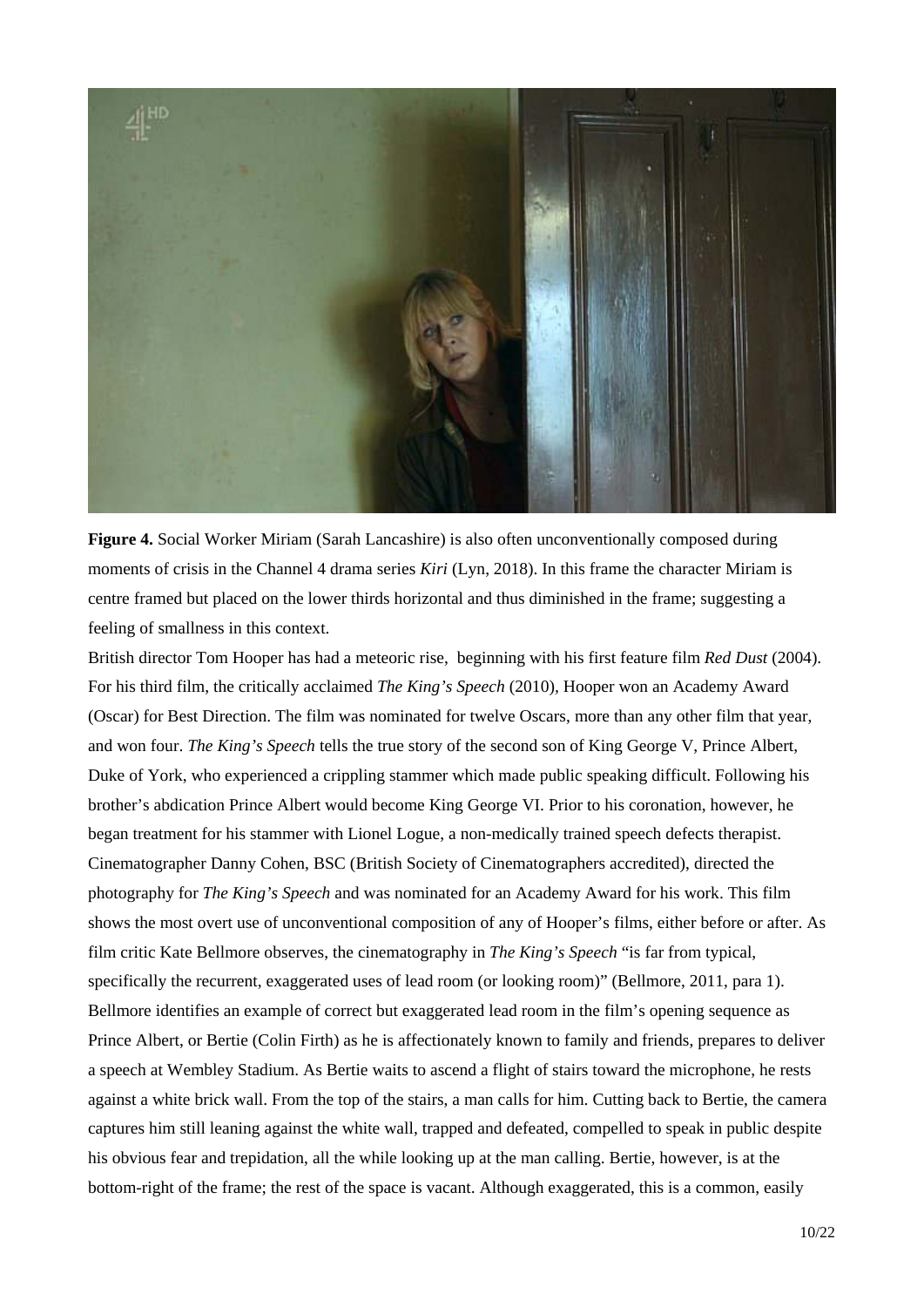understood use of lead room. The vacant space is symbolically filled with the action of the man calling for Bertie; the space leads the audience's attention to action happening outside of the frame and yet influencing it (Bellmore, 2011). In addition to this exaggerated use of lead room Bertie is also placed on the lower thirds horizontal. So, although the lead room is exaggerated but correct, the eyes are not placed on the upper thirds horizontal according to the rule of thirds.



**Figure 5.** Bertie (Colin Firth) is waiting to give his first speech in the opening scene of *The King's Speech* (2010).

In contrast, a scene which exhibits both unconventional uses of lead room and head room occurs when Bertie has his first session with therapist Lionel Logue. In the shot (figure 5) Bertie is located in the bottom-left of the frame and the wall takes up the majority of the space. The lead room is to the right, but there is absolutely nothing and no one toward the right commanding attention. On first viewing the frame, and the film's composition generally, the compositions may seem an aesthetic style designed to make the film more visually striking. Yet, the (un)lead room is far from meaningless; the unconventionality of these frames visually communicate the unconventionality of the entire narrative (Bellmore, 2011). During a Director's Guild of America (DGA) symposium Hooper stated that he wanted the negative space around Colin Firth to visually represent the painful emptiness Bertie feels when stuttering;– those awkward, hanging pauses that torture someone just trying to express themselves (Baumgartner, 2011). This scene, in its entirety, visually suggests the discomfort between Logue and Bertie, by framing them in starkly contrasting and disparate, compositions. As their relationship grows throughout the film, the compositions grow more conventional and therefore comfortable for the viewer. Indeed, as cinematographer Danny Cohen, BSC puts it;

If somebody is looking off-screen to the right, you'd normally put them in the left of frame, leaving space on the right — that's what is generally conceived as a comfortable image," explains Cohen. "But if you put that same face very close to the right-hand side of the frame, it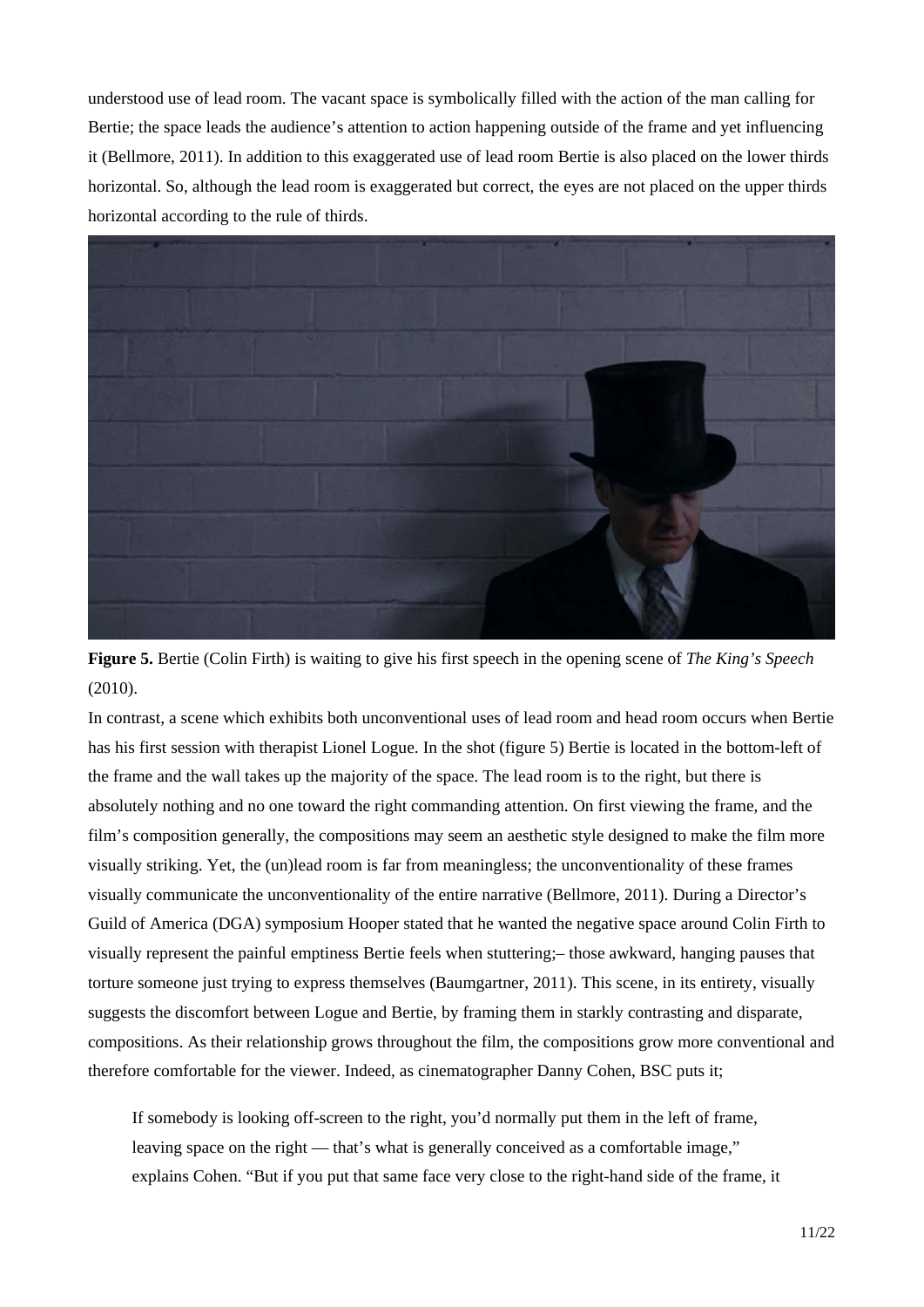feels kind of jagged. It's not an easy watch, and putting people in uncomfortable positions worked for this story. (Oppenheimer, 2010, p. 22)



**Figure 6.** Bertie (Colin Firth) is discussing his stammer with therapist Lionel Logue. Logue is sitting directly in front of Bertie, however, the composition shows empty space behind Bertie rather than toward the other character as is conventional (*The King's Speech,* Hooper 2010).

This excessively wide frame (figure 6) that makes Firth look distant, does in fact do a fine job of communicating to the viewer the mindset of the character in this scene. This frame can be compared with the paintings of the American artist Edward Hopper, likewise well known for his depictions of lonely individuals in his depression era paintings. Bertie's stammer isolates him in an awkward lonely world where he struggles to connect with those around him; especially his public. So too, the characters in Edward Hopper's paintings are lonely individuals isolated in their environments. The Metropolitan Museum of Art describes Hopper's style as "clearly outlined forms in strongly defined lighting, a cropped composition with an almost "cinematic" viewpoint, and a mood of eerie stillness," ("Edward Hopper (1882-1967)," MoMa). This approach is evident in *New York Movie* (Hopper, 1939) (Figure 7).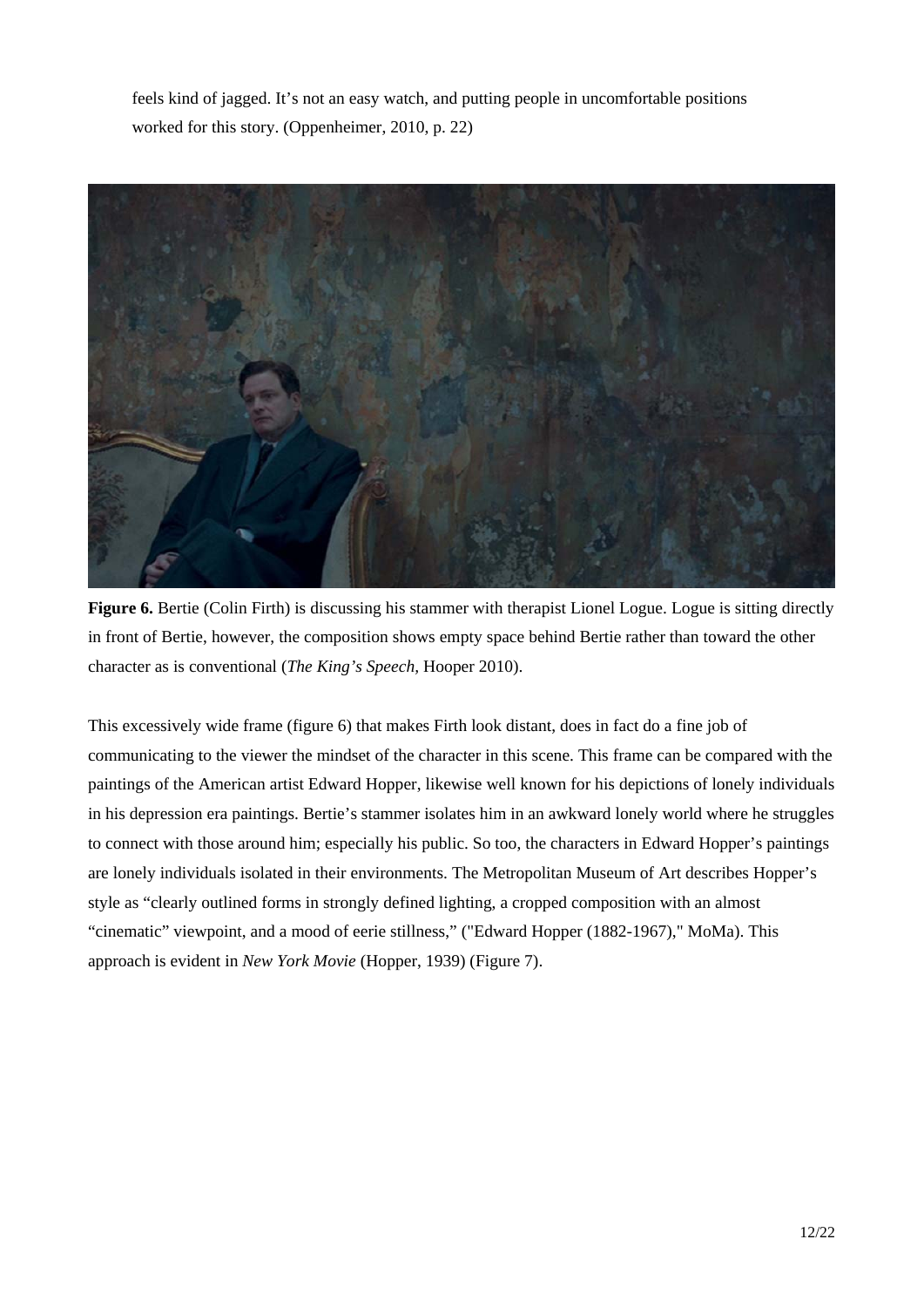

**Figure 7.** Edward Hopper's *New York Movie* depicts this bored, and perhaps lonely, usherette separate from the entertainment of the theatre (Hopper, 1939).

The usherette in this painting is on the edge of the frame, far from the right vertical thirds line, just as she is on the edge of this film watching community. Seemingly the focus of this frame, the centre of the image, is a large column. However, this architectural and structural device separates these two opposing worlds, just as the column itself has a detailed, ornate and richer side, and a plain side.

Behind the apparent simplicity of Hopper's paintings lies great complexity and depth. The lack of details invites the spectator to complete the image by speculating on past and impending events, on the relationships between the characters, and on the desires and anxieties provoked by our own need to examine these characters' lives. (Peacock, 2017)

This statement could also be applied to Hooper and Cohen's compositions in *The King's Speech* (2010), however, due to the cinema narrative's capacity for more expansive story telling the characters' lives are examined and presented to the viewer over time. This depiction of loneliness, introspection and uncomfortableness slowly disappears over the length of the story finishing on a familiar and conventional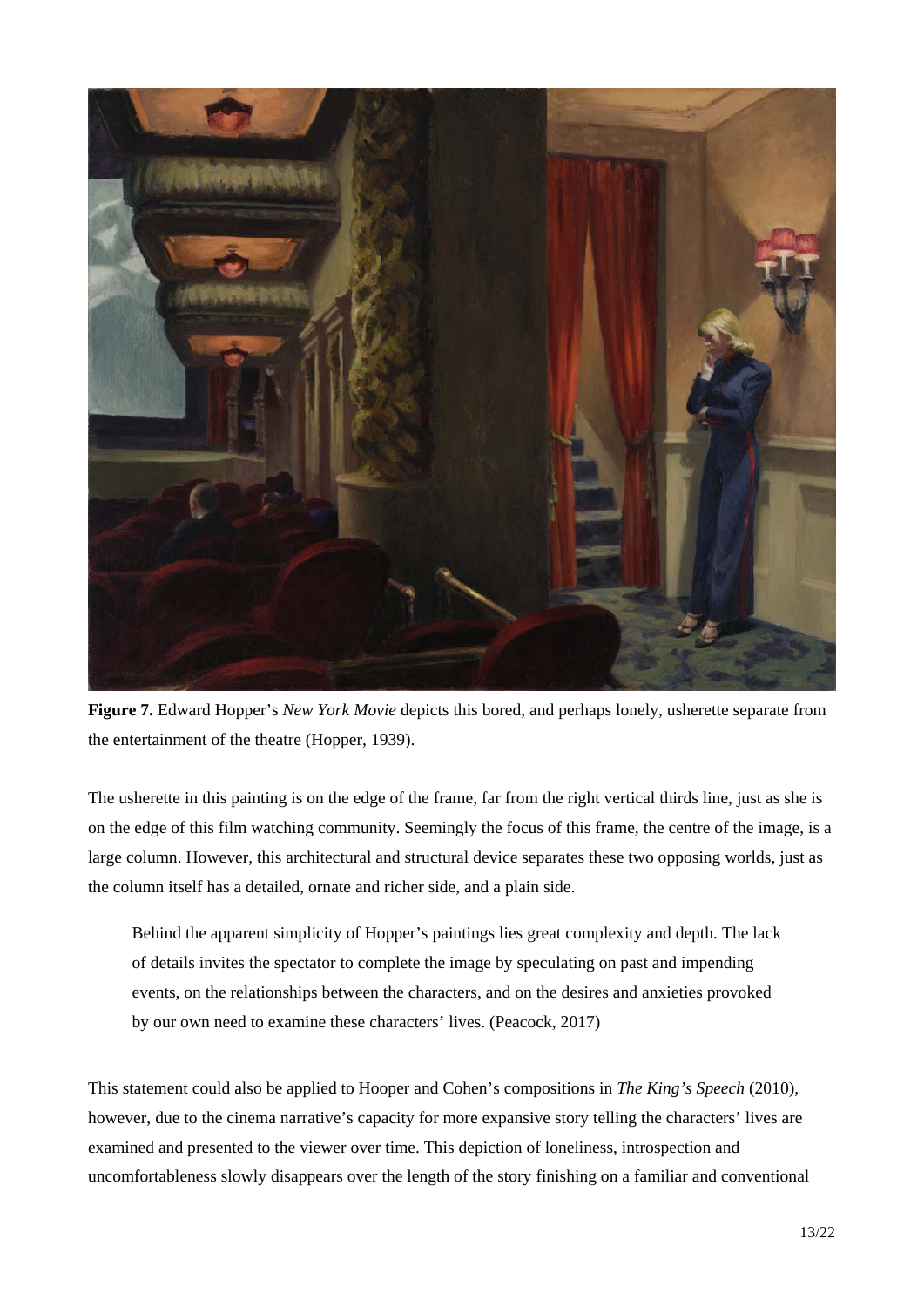composition for the film's final frame, one that communicates a sense of normality and control for the life of the new King; a conclusion and happy ending.



**Figure 8.** Bertie (Colin Firth) greets his public following his successful radio broadcast in this conventional composition; *The King's Speech* (2010).

It is perhaps the restriction of a still, single frame, a composition, that drives paintings generally, and Hopper's work specifically, to utilise composition in all its power to help depict the feelings and themes present within the narrative encapsulated in his paintings. Perhaps the absence of this restriction in filmmaking and television narratives have led to an over reliance on content and also stylistic options of form, other than composition, to tell the story. This, however, has not prevented Hooper from utilising the technique in his films. The depiction of loneliness and isolation is a theme that continues to be represented in his films through composition amongst other techniques of cinematography. Likewise, there are links explored in the next section of this article between Hooper's *The Danish Girl* (2015) and the Danish painter Vilhelm Hammershøi.

#### **SECTION THREE: HOOPER AND HAMMERSHØI**

The excessive head room and incorrect (or opposing) lead room presented in *The King's Speech* (2010) is also a technique Hooper and Cohen applied to their most recent film *The Danish Girl* (2015). The film tells the true story of landscape artist Einar Wegener and his identification as a woman, and eventual sexual reassignment surgery, to become Lili Elbe. The film is based on the novel of the same name by author David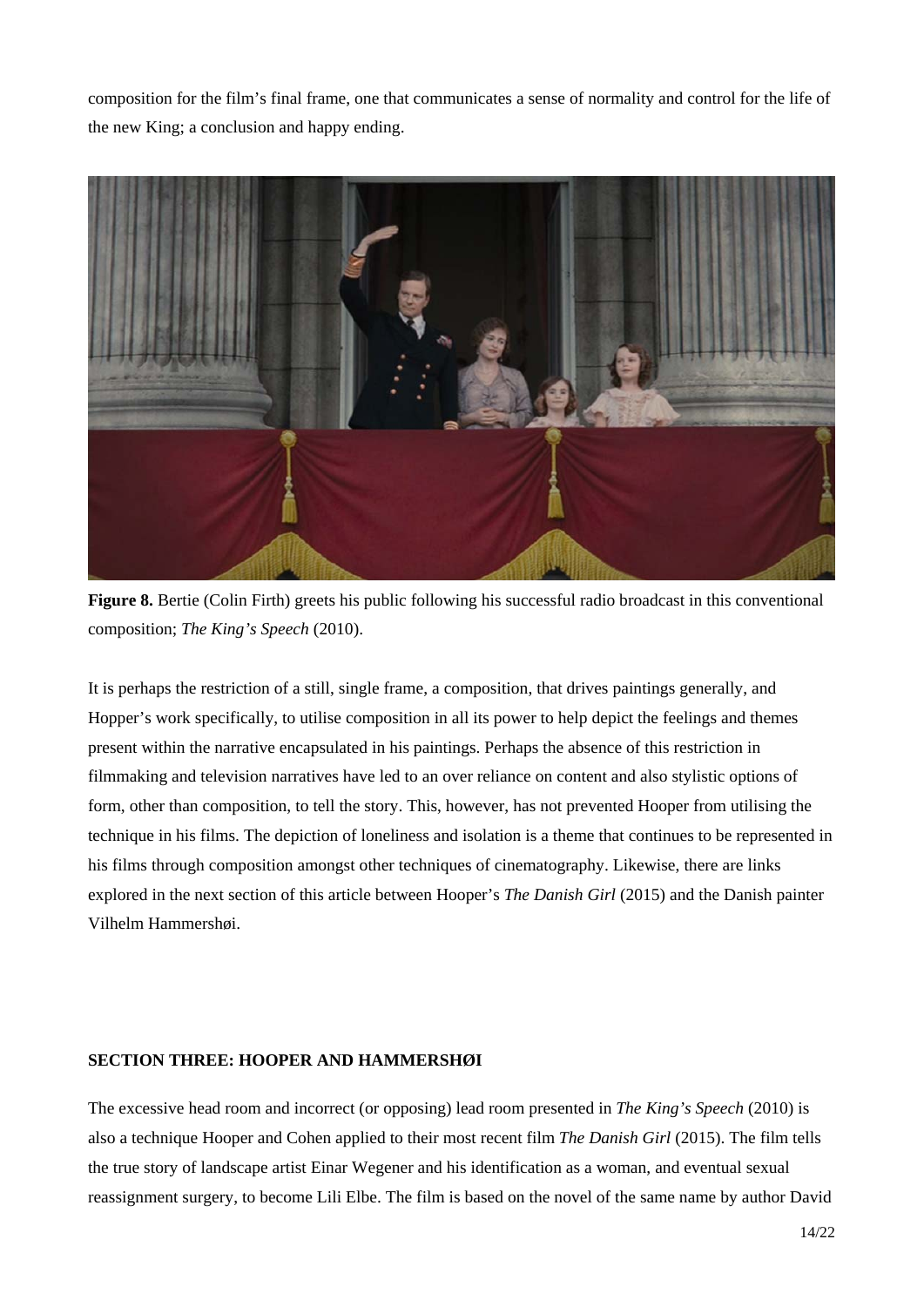Ebershoff, though it has been criticised widely as inaccurate to the lives of Wegener/Elbe and his wife, the portrait artist Gerda Wegener. Hooper and Cohen are less overt with the use of their unconventional compositions in this film utilising the technique only during a few specific dramatic moments in the narrative, such as in figure 9 where Wegener/Elbe feels out of place amongst men, or, the moment of first encounter in figure 10 when Wegener/Elbe is approached by Henrik who is seeking a romantic relationship.



**Figure 9.** Einar Wegener (later to become Lili Elbe and played by actor Eddie Redmayne) is discussing his paintings with other men and feeling distinctly out of place as is reflected in the composition of this shot, *The Danish Girl* (2015).

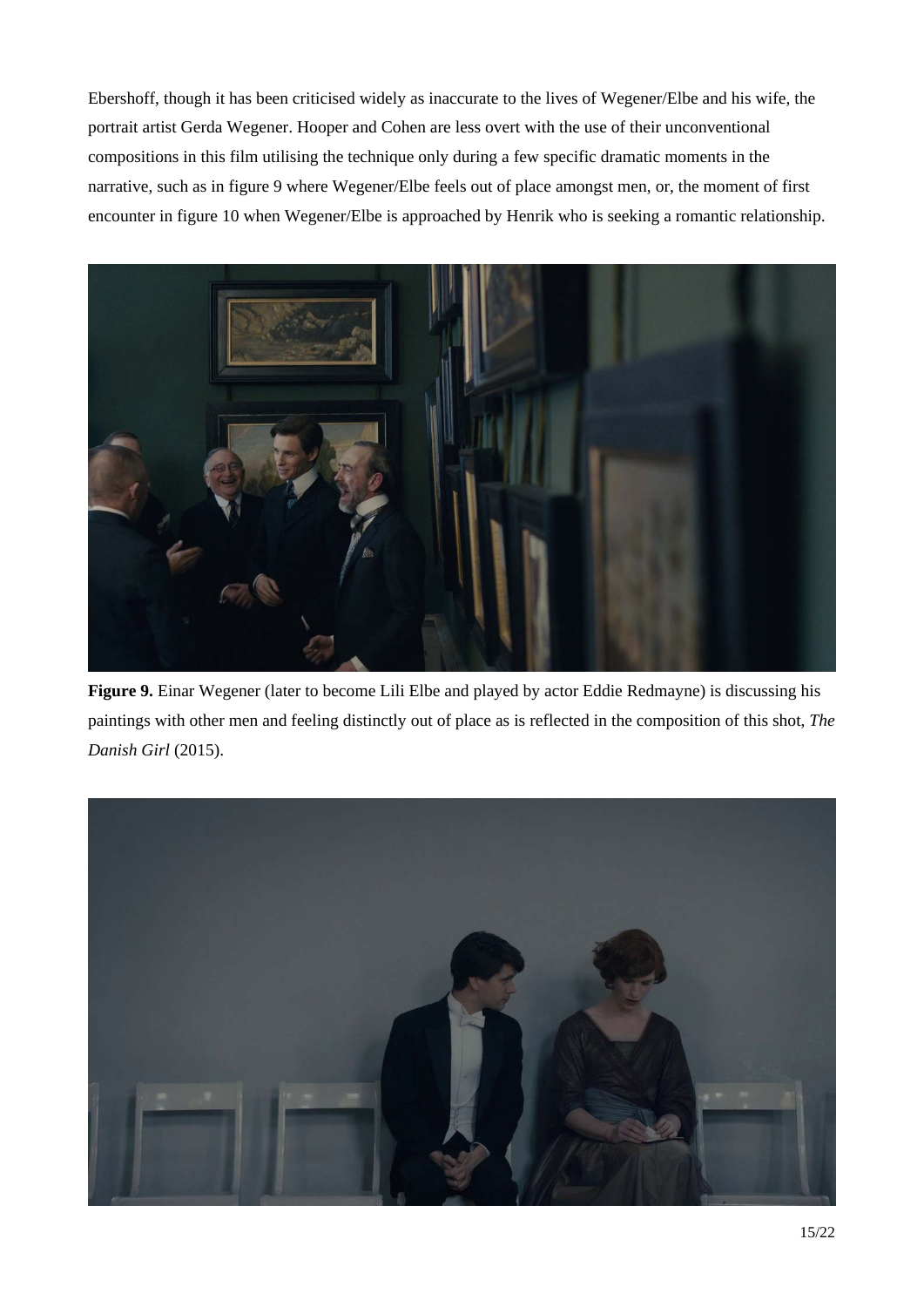**Figure 10.** Lili Elbe (Eddie Redmayne) is romantically approached by Henrik (Ben Whishaw) in his first outing as a female (*The Danish Girl*, Hopper 2015).

Hooper and Cohen both referenced Danish painter Vilhelm Hammershøi (see figure 12) for the colour palette, set design and composition in this film. Cohen notes that "he painted people in rooms, often from a back or side view — never flat-on," (Dillon, 2016, p. 84). This can be seen most clearly in figure 11 which shows Wegener/Elbe by herself prior to her sexual reassignment surgery.



**Figure 11.** Lili Elbe (Eddie Redmayne) is waiting in a bare lonely flat. This scene precedes her sexual reassignment surgery and is greatly influenced by the paintings of Hammershøi (*The Danish Girl*, Hopper 2015).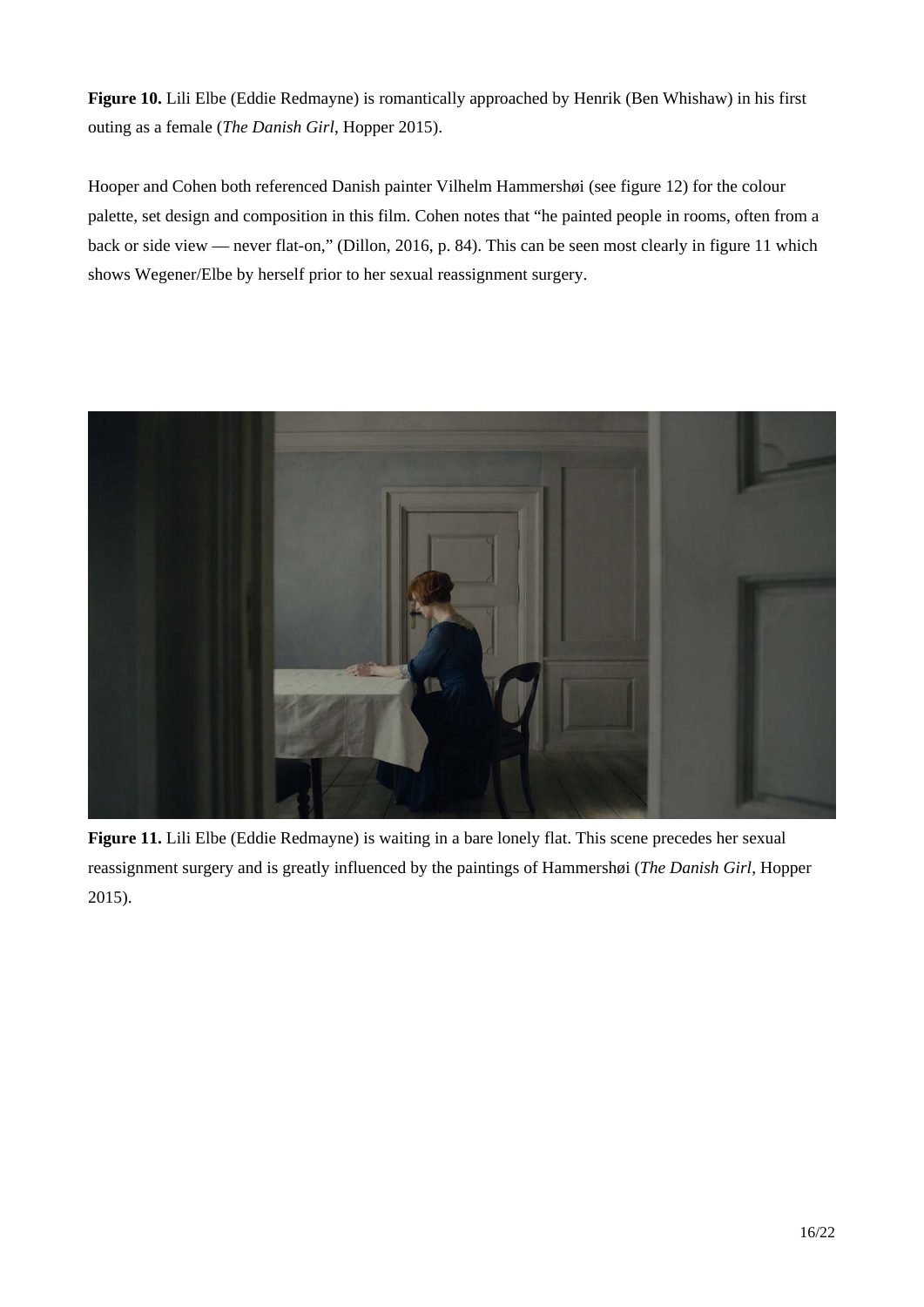

**Figure 12.** Vilhelm Hammershøi, *Interior in Strandgade*, *Sunlight on the Floor*, depicts an unknown woman (likely the painter's wife, Ida) from behind. (1901).

Hammershøi is widely known for his unconventional compositions where he puts the subject on the edge of the canvas and usually paints them from behind or the side - a view rarely seen and seemingly counterintuitive in portraiture. The New York Times described Hammershøi as a painter of tranquil rooms and wrote about *Interior in Strandgade, Sunlight on the Floor*:

Reading metaphorically, this picture suggests a choice for the viewer. The door might lead out into the light of divine reason; or your attention might move left toward a kind of inwardness embodied by the meditative woman. Hammershoi seems stuck at the threshold of alternative modes of consciousness, paralyzed by existential uncertainty, and that gives his paintings a smoldering psychology of doubtful hesitancy. His rooms are not so tranquil after all (Johnson, 2015).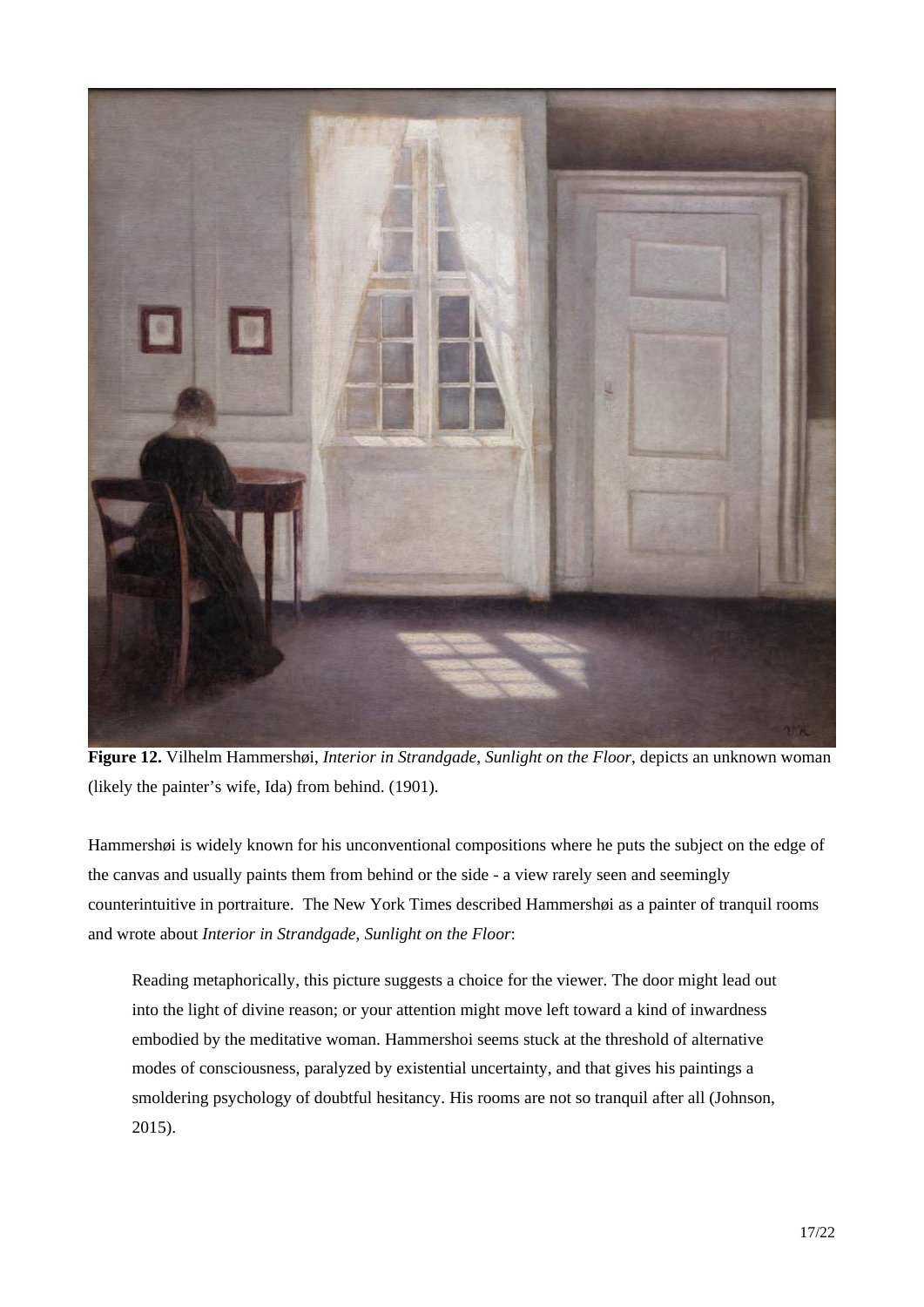This commentary could as easily be applied to the frame in figure 11 and thus shows the extent to which the filmmakers referenced this artist, but also, as shown for *The King's Speech* (2010), the continued use of composition as a stylistic form informed by content in Tom Hooper's films.

Hammershøi himself claimed in 1907 that there was nothing more important than the lines in his paintings, only to be followed by the light in his scale of importance — without a mention at all for people, (Stanska, 2016). Some critics have also suggested that there is no narrative behind his paintings at all and that, in fact, the subjects within in them (quite often his wife Ida) are only situated within the frame to be used as a balance for good composition. However, no matter how little detail is in the painting it is impossible for the viewer to disregard any possibility for narrative. The viewer would perhaps wonder at the woman in the frame, what is she doing, what is she thinking, who is she? Again, due to the possibilities of narrative cinema we are provided with those answers.

## **SECTION FOUR: CONCLUSION**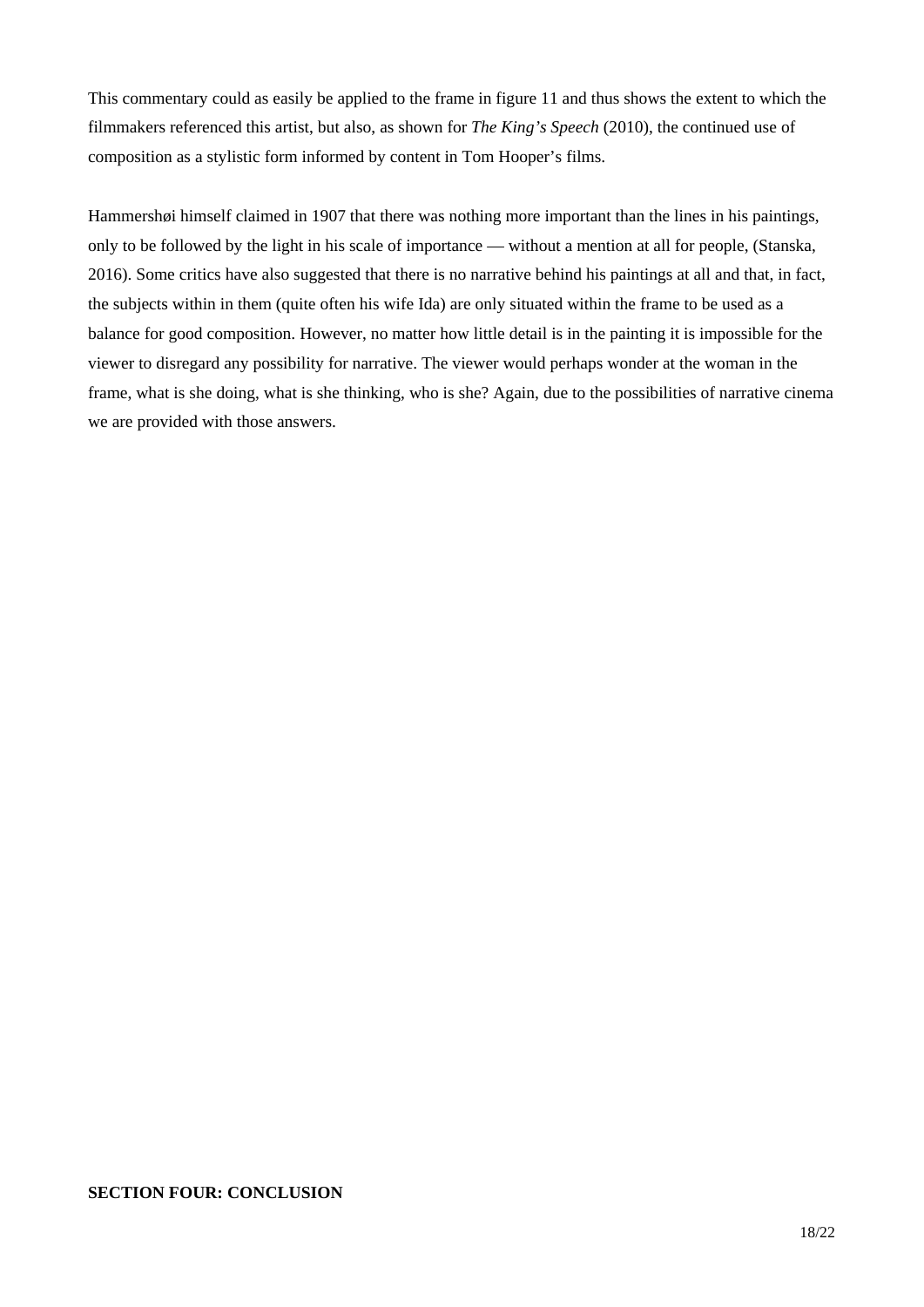There are many excellent examples of compositions in the cinema and television drama genres which are drawn on for the use of educational and instructional texts in filmmaking practice. However, similar to other conventions such as three point lighting, it behoves the authors of these texts and the instructors in the film schools to consider the so called 'rules' of composition as a set of conventions to be taught, and if necessary, to be broken. The rule of thirds, for instance, was a rule first written about in 1797 by engraver and painter John Thomas Smith who was seeking to improve his own composition through a system of convention. In narrative cinema today, the director and cinematographer should consider, as well they might when considering lighting or set design, how composition might best describe the character's internal dialogue to the viewer. Rules can halt inquiry and so perhaps the rule of thirds should be called, simply, the composition of thirds; one of many possible compositional options for filmmakers. Due to a lack of different, unconventional, compositions in narrative cinema and television, filmmakers could turn to painters, as many have done in the past, for colour palette or lighting quality, to reference composition. Painters have generally been more free and less rule bound in their use of composition; perhaps because of the nature of their art form as still frame compared to the multitudinous art form of cinema narrative, both in relation to its ability to develop story and character over time but also its ability to utilise arts other than the cinematographic such as music or sound design to help tell that story. It is also likely due to the industrialisation of the filmmaking workforce that many parts of the practice of filmmaking became rule bound and procedural, developing prescriptive design answers to narratives, and therefore not encouraging the same kind of experimentation that a sole artist can.

The television drama *Mr. Robot* (Esmail, 2015) is the only American television drama currently using unconventional compositions. The filmmakers, and some journalists, have erroneously reported that they are the only television drama using this kind of compositional technique (Marcks, 2016).

Mr. Robot composes its shots like nothing else on television today. Fitting for a show about those occupying society's technological substrata, Mr. Robot's characters are often placed at the very bottom of the frame. This leaves massive amounts of headroom that suggests a great weight hanging over their heads, and echoes their isolation: When they're talking right to each other, they seem alone. In more conventional filmmaking, conversations are cut with the characters looking at each other from opposite ends of the frame, leaving what's known as "leading room" between their faces that helps convey the physical space they occupy. Mr. Robot inverses the norm by "shortsighting" the characters, positioning their faces at the edge of the frame closest toward the person to whom they're speaking (Collins, 2015).

Tod Campbell, ASC, (American Society of Cinematographers accredited) discusses the quandary of how to portray the main character of this story, Elliot, to the audience as he is not a character who shares personal insight through dialogue. Composition became one of the key tools used by the filmmakers to communicate Elliot's state of mind in a given scene. However, the idea of unconventional composition seemed so radical to the cinematographer that he became scared for his future on the project.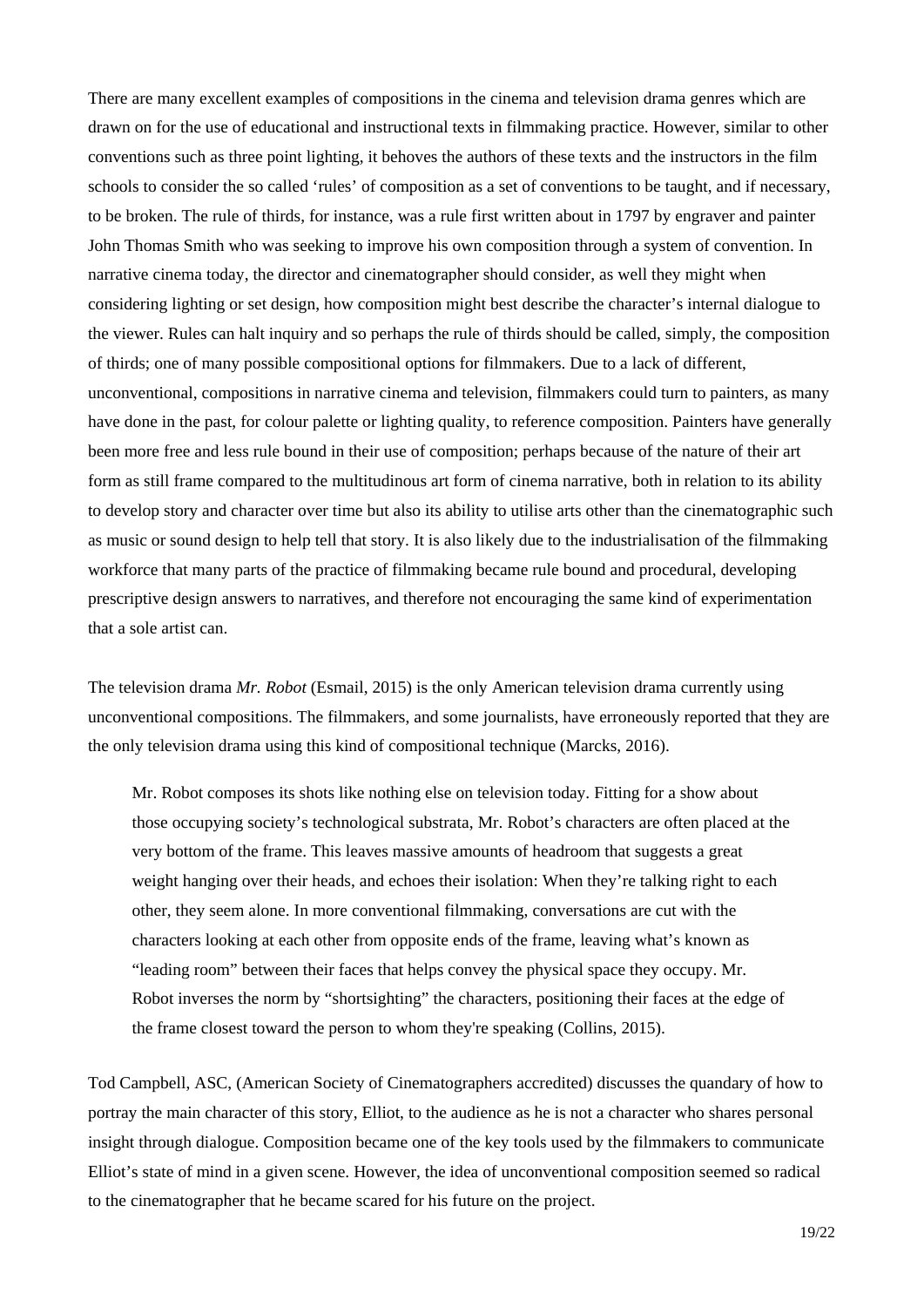It's a heavy cocktail of unconventional approaches, so much so that when Campbell started out… he was scared he'd lose his job over it. "Because USA was a new network for me, and their history is a different, brighter type of storytelling and photography, I was really nervous," he says. "They ultimately became very supportive, of course" (Collins, 2015).

Hopefully these unconventional compositions become more conventional as more narrative cinema and television, such as those discussed in this article, are produced that challenge the rules and conventions. The educational texts can take examples from these films and add these to their chapters on composition suggesting that there are other options when thinking about how to frame a character. This way the next generation of cinematographers and directors can be assured of the freedom to experiment with composition as another tool in their arsenal for storytelling.



**Figure 13.** Elliot (Rami Malek) composed to the extreme bottom right of this frame in the unnerving television drama *Mr. Robot* (Esmail, 2015)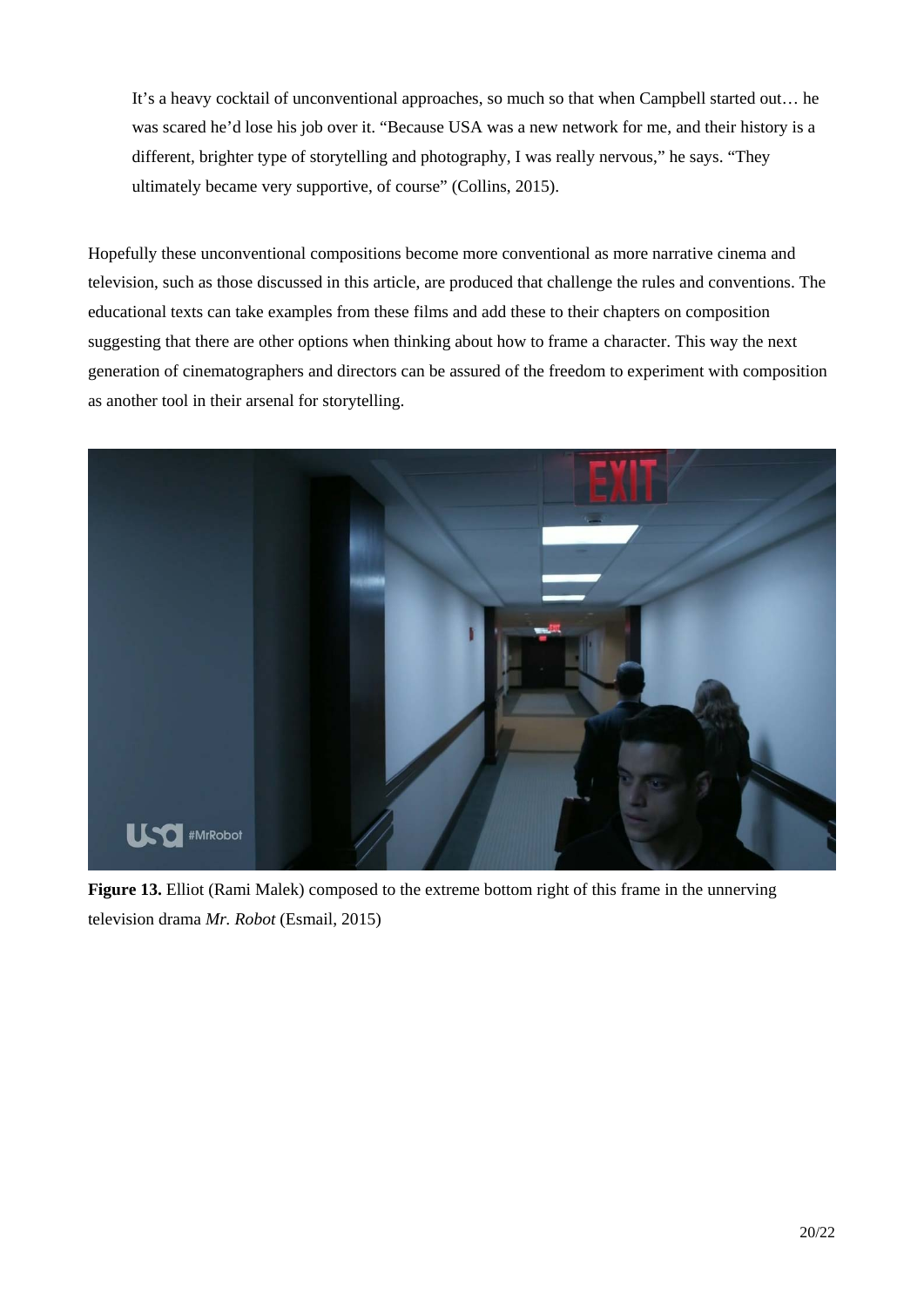# **BIBLIOGRAPHY**

- (2010). *Luther*. United Kingdom: BBC Drama Productions.
- (2013). *Broadchurch*. United Kingdom: ITV.
- Baumgartner, J. (2011). *The King's Speech (2010, Hooper)*. Retrieved from https://shot4shot.wordpress.com/2011/05/12/the-kings-speech-2010-hooper/
- Bellmore, K. (2011). *Not So Ordinary Communication: Cinematography in THE KING'S SPEECH.*  Retrieved from https://reelclub.wordpress.com/2011/02/27/not-so-ordinary-communicationcinematography-in-the-king's-speech/
- Brown, B. (2012). *Cinematography: Theory and Practice* (Second ed.). Waltham, Massachusetts, United States of America: Focal Press.
- Collins, S. T. (2015). How Mr. Robot Became One of TV's Most Visually Striking Shows. *Vulture*. United States of America: New York Media. Retrieved from http://www.vulture.com/2015/09/mr-robot-visually-striking-cinematography.html
- Dillon, M. (2016). Leading Lady. *American Cinematographer, 91*. *(1).*
- Esmail, S. (2015). *Mr. Robot*. United States of America: NBC Universal Television Distibution.
- *Interior in Strandgade, Sunling on the Floor.* [Painting]. (1901). National Gallery of Denmark, Copenhagen: Vilhelm Hammershøi.
- Håkansson, C. (2013). Re-examining the Traditional Principles of Cinematography of Modern Movies. Uppsala University, Sweden.
- Hooper, T. (2004). *Red Dust*. United Kingdom: BBC Films.
- Hooper, T. (2010). *The King's Speech.* United Kingdom: Momentum Pictures.
- Hooper, T. (2012). *Les Misérables.* United Kingdom: Universal Pictures.
- Hooper, T. (2015). *The Danish Girl.* United States of America: Focus Pictures.
- Johnson, K. (2015). Vilhelm Hammershoi's Paintings at Scandinavia House. *The New York Times*. Retrieved from https://www.nytimes.com/2015/11/20/arts/design/vilhelm-hammershoispaintings-at-scandinavia-house.html
- Katz, S. (1991). *Film Directing Shot by Shot: Visualizing from Concept to Screen*. Studio City, California, United States of America: Micheal Wiese Productions.
- Lyn, E. (2018). *Kiri*. United Kingdom: Channel 4.
- Marcks, I. (2016). Radical Hackers. *American Cinematographer, 97*. (*11).*
- *New York Movie* [Painting]. (1939). Museum of Modern Art, New York: Edward Hopper.
- Nicholson, W. F. (2010). Cinematography and Character Depiction. *Global Media Journal African Edition, 4 (2)*.